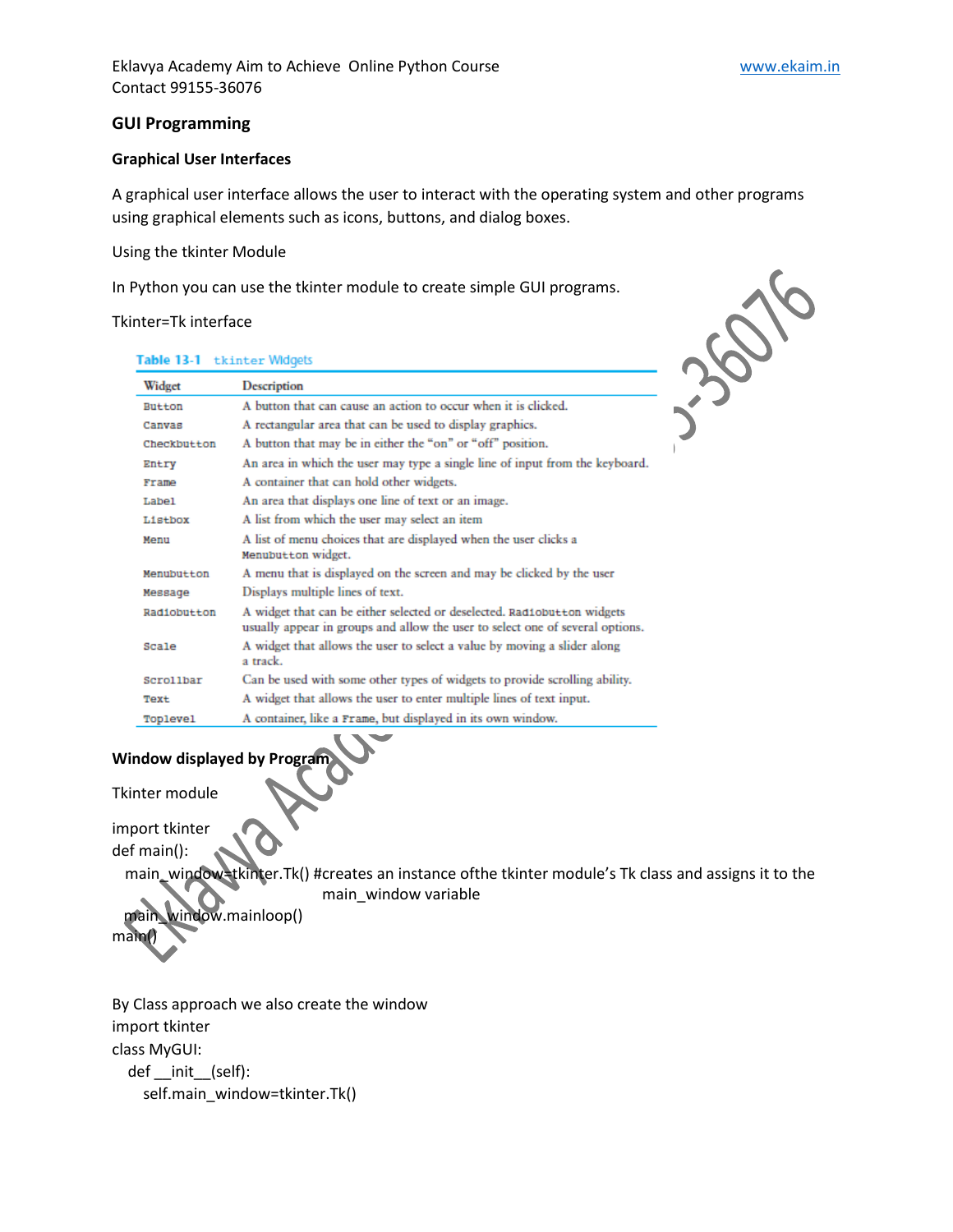Eklavya Academy Aim to Achieve Online Python Course **WALCON MACCON MACCON MACCON MACCON** WWW.ekaim.in Contact 99155-36076

 tkinter.mainloop() Myob=MyGUI()

Display the label widget import tkinter class MyGUI: def init (self): self.main\_window=tkinter.Tk() self.label=tkinter.Label(self.main\_window, text='hello world') self.label.pack() # call the label widget call method, it uses where label is displayed 535 tkinter.mainloop() Myob=MyGUI()

## **Organizing widget with frames**

import tkinter class MyGUI: def \_\_init\_\_(self): self.main\_window=tkinter.Tk() self.top\_frame=tkinter.Frame(self.main\_window) self.bottom\_frame=tkinter.Frame(self.main\_window) self.label=tkinter.Label(self.top\_frame, text='hello world') self.label1=tkinter.Label(self.bottom\_frame, text='hello world') self.label.pack(side='top') self.label1.pack(side='left') self.top\_frame.pack(side='left') self.bottom\_frame.pack() tkinter.mainloop() Myob=MyGUI()

# **Button Widget**

You use the Button widget to create a standard button in a window. When the user clicks a button, a specified function or method is called. An info dialog box is a simple window that displays a message to the user and has an OK button that dismisses the dialog box. You can use the tkinter.messagebox module's show info function to display an info dialog box.

import tkinter import tkinter.messagebox

class MyGUI:

 def \_\_init\_\_(self): self.main\_window=tkinter.Tk() self.top\_frame=tkinter.Frame(self.main\_window) self.bottom\_frame=tkinter.Frame(self.main\_window) self.label=tkinter.Label(self.top\_frame, text='hello world') self.my\_button=tkinter.Button(self.top\_frame,text='click me', command=self.do\_something)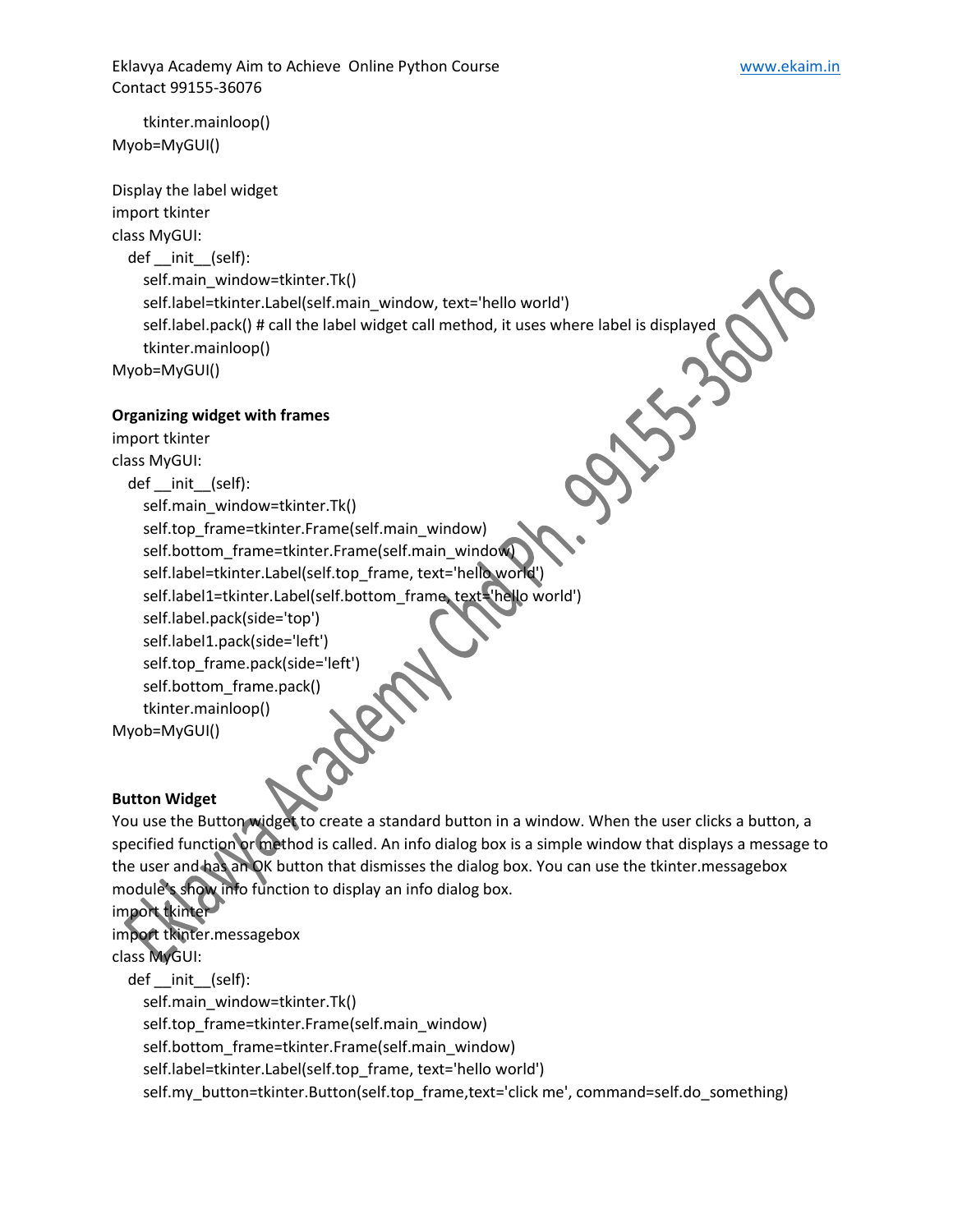Eklavya Academy Aim to Achieve Online Python Course **WALCON MACCON MACCON MACCON MACCON** WWW.ekaim.in Contact 99155-36076

```
 self.label1=tkinter.Label(self.bottom_frame, text='hello world')
     self.my_button.pack()
     self.label.pack(side='top')
     self.label1.pack(side='left')
     self.top_frame.pack(side='left')
    self.bottom frame.pack()
     tkinter.mainloop()
   def do_something(self):
     tkinter.messagebox.showinfo('Response', 'Thanks for clicking the button.')
Myob=MyGUI()
```
### **Get Input with the Entry Widget**

```
An Entry widget is a rectangular area that the user can type input into. You use the Entry widget's get
method to retrieve the data that has been typed into the widget
import tkinter
import tkinter.messagebox
class MyGUI:
  def init (self):
    self.main_window=tkinter.Tk()
     self.top_frame=tkinter.Frame(self.main_window)
     self.bottom_frame=tkinter.Frame(self.main_window)
     self.label=tkinter.Label(self.top_frame, text='enter the kilometers')
    self.my_button=tkinter.Button(self.top_frame,text='click me', command=self.do_something)
     self.label1=tkinter.Label(self.bottom_frame, text='hello world')
     self.kilo_entry=tkinter.Entry(self.top_frame, width=10)
    self.my_button.pack()
     self.label.pack(side='top')
    self.kilo entry.pack(side='top
    self.label1.pack(side='left
    self.top_frame.pack(side=
    self.bottom_frame.pack
     tkinter.mainloop()
   def do_something(self):
     kilo=float(self.kilo_entry.get())
     miles=kilo*0.624
     tkinter.messagebox.showinfo('Response', 'here the miles are' +str(miles))
Myob=MyGUI()
```
### **Creating the Quit Button**

self.quit\_button=tkinter.Button(self.top\_frame,text='Quit', command=self.main\_window.destroy)

Create the program to enter the user value through the entry widget and also uses the quit frame